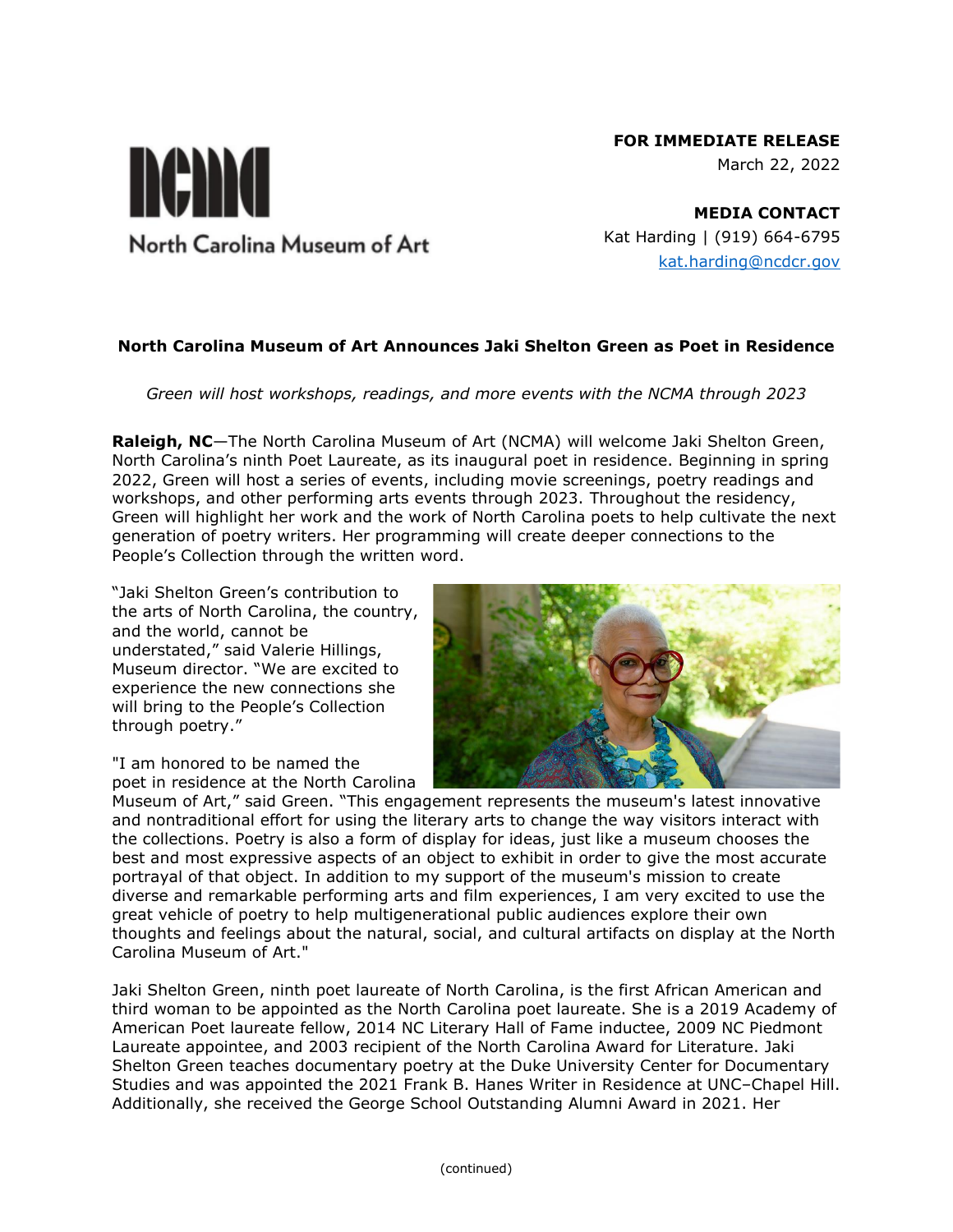publications include *Dead on Arrival, Masks, Dead on Arrival and New Poems, Conjure Blues, singing a tree into dance,* and *breath of the song*, published by Blair Publishers; *Feeding the Light* and *i want to undie you* published by Jacar Press; and *i want to undie you* English /Italian bilingual edition, published by Lebeg Publishers. On Juneteenth 2020 she released poetry album, *The River Speaks of Thirst*, produced by Soul City Sounds and Clearly Records. She is the owner of SistaWRITE, providing writing retreats for women writers in Sedona, Arizona; Martha's Vineyard; Ocracoke, North Carolina; Northern Morocco; and Tullamore, Ireland.

"At world-class museums, the written word and spoken word are intertwined in ways that allow us to examine, challenge, and experience the power of art," said Moses T. Alexander Greene, Museum director of performing arts and film. "As Jaki Shelton Green is a regionally, nationally, and internationally respected poet, her residency will attract and empower our visitors to engage with the collection and our special exhibitions in invigorating and meaningful ways."

Green has hosted movie screenings, introduced poetry readings, and will host poetry workshops at the NCMA. See current list of upcoming events below. More events in the series will be announced soon.

## *The River Speaks of Thirst* **[Film Screening and Discussion](https://ncartmuseum.org/events/the-river-speaks-of-thirst-film-screening-and-discussion/)**

Thursday, March 24

In honor of Women's History Month, the NCMA and the Justice Theater Project present a screening of *The River Speaks of Thirst*.

This critically acclaimed short film includes a collection of audio poems written by Jaki Shelton Green that document the real experiences of African American people past and present. Each poem is treated as a separate vignette using various mediums—including music, dance, song, and dramatic interpretation—to illustrate topics such as race, oppression, emancipation, religion, and grief.

#### **Poetry Alive! An Evening with Past [and Present North Carolina Poet Laureates](https://ncartmuseum.org/events/poetry-alive-an-evening-with-past-and-present-north-carolina-poet-laureates/)** Friday, April 8

Join NCMA poet laureate-in-residence Jaki Shelton Green for a special in-person conversation with former NC poet laureates Joseph Bathanti (2012–14) and Shelby Stephenson (2015–18).

This discussion centers on the power of poetry and the written word to illuminate, educate, entertain, and transform the minds and hearts of people of all ages and from all walks of life. The poet laureates share stories of how they cultivated appreciation of literature in its diversity throughout the state during their tenures.

## **[Poetry Alive! A Reading and Book Signing with NC Poet Laureate Jaki Shelton](https://ncartmuseum.org/events/poetry-alive-a-reading-and-book-signing-with-nc-poet-laureate-jaki-shelton-green/)  [Green](https://ncartmuseum.org/events/poetry-alive-a-reading-and-book-signing-with-nc-poet-laureate-jaki-shelton-green/)**

Saturday, April 16

Jaki Shelton Green is the first African American and third woman to be appointed as the North Carolina poet laureate. When she was appointed by Governor Roy Cooper in 2018, he stated, "Jaki Shelton Green brings a deep appreciation of our state's diverse communities to her role as an ambassador of North Carolina literature. Jaki's appointment is a wonderful new chapter in North Carolina's rich literary history."